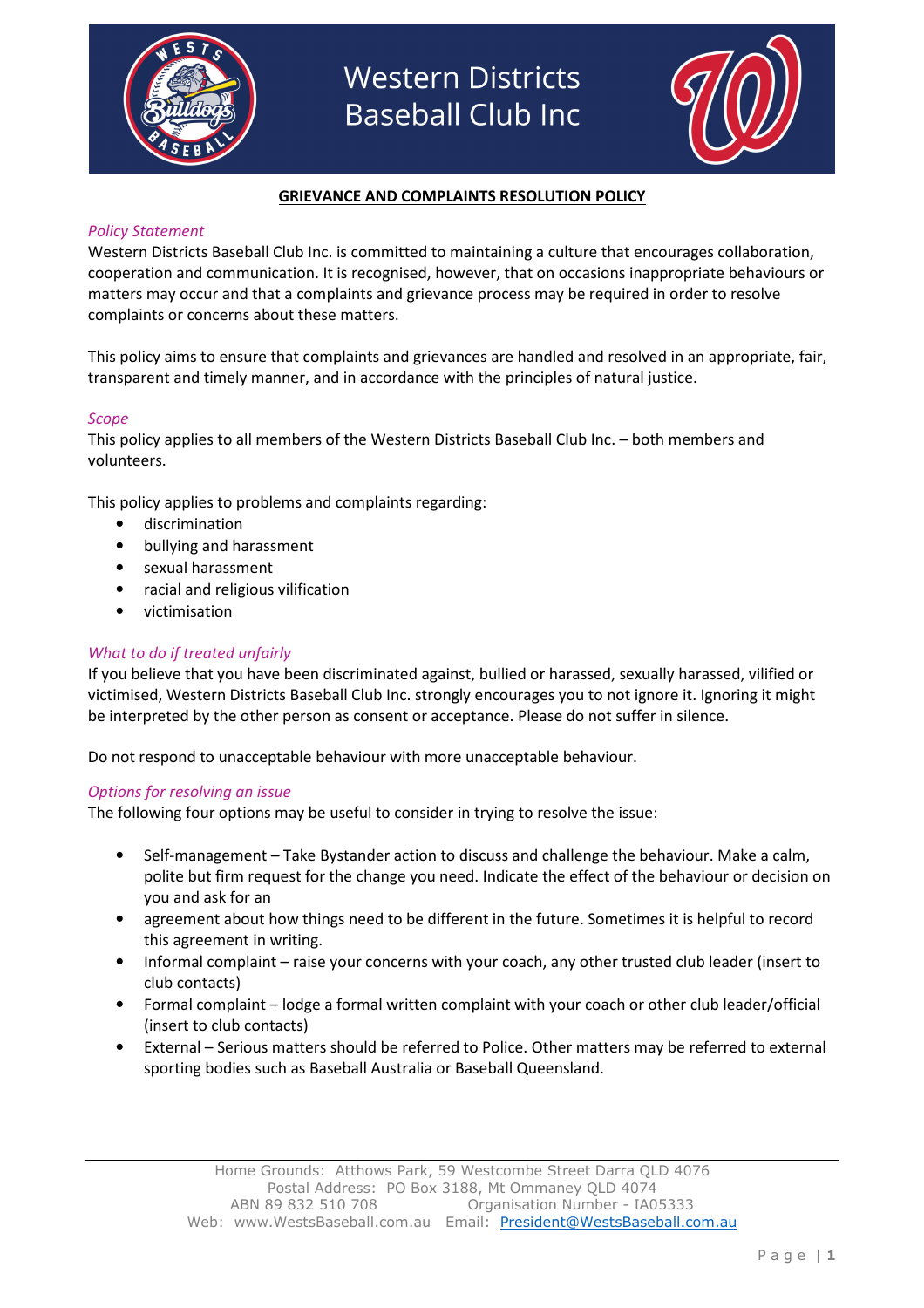



#### Possible outcomes

No matter which option you choose to try to resolve your complaint, there are a range of outcomes. For example, taking action can lead to:

- a review of a decision
- an apology for the harm or offence caused
- an agreement that bad behaviour will stop or change
- education or training for a person or group
- an informal warning or 'quiet one-to-one chat' with someone by a leader
- changed practices or procedures
- new policies or a change in policies
- reinstating a benefit (for example, period of absence or training) that was denied
- some other form of compensation for harm or costs caused
- a formal warning or other formal discipline, such as demotion for the person who had behaved inappropriately.

If you have been treated unfairly, it will be helpful for you to consider which of these you believe will be the best solution to your problem

#### Procedure

In most situations, the steps below should be followed in sequential order. At any point in time, if a resolution is achieved then no further steps will be required.

### 1. Address the issue directly yourself

If the complainant feels comfortable doing so, she / he should attempt to resolve the issue by discussing it confidentially with the other person (the respondent) as soon as practicable after it arises. If assistance is required, contact your coach or another club leader/official for support.

### 2. Refer the issue to your Coach/Appointed Club contact

The complainant should refer the complaint, either verbally or in writing, to the coach/club leader/appointed club contact if the complainant:

- does not feel comfortable discussing the matter with the other person directly

- has unsuccessfully attempted to resolve the problem is experiencing a club related issue that does not involve another person

The club leader or coach will follow appropriate procedure and address the issue

### 3. Refer the issue to a senior Club committee member/Club president

The complainant should refer the matter to Club Committee member or club president, if the complainant:

- is with a club member and the complainant doesn't feel comfortable to address issue
- has tried addressing the problem but is dissatisfied with the result
- is experiencing a club-related issue that does not involve another person, and/or
- has already raised the complaint with a coach/club contact but the complaint remains unresolved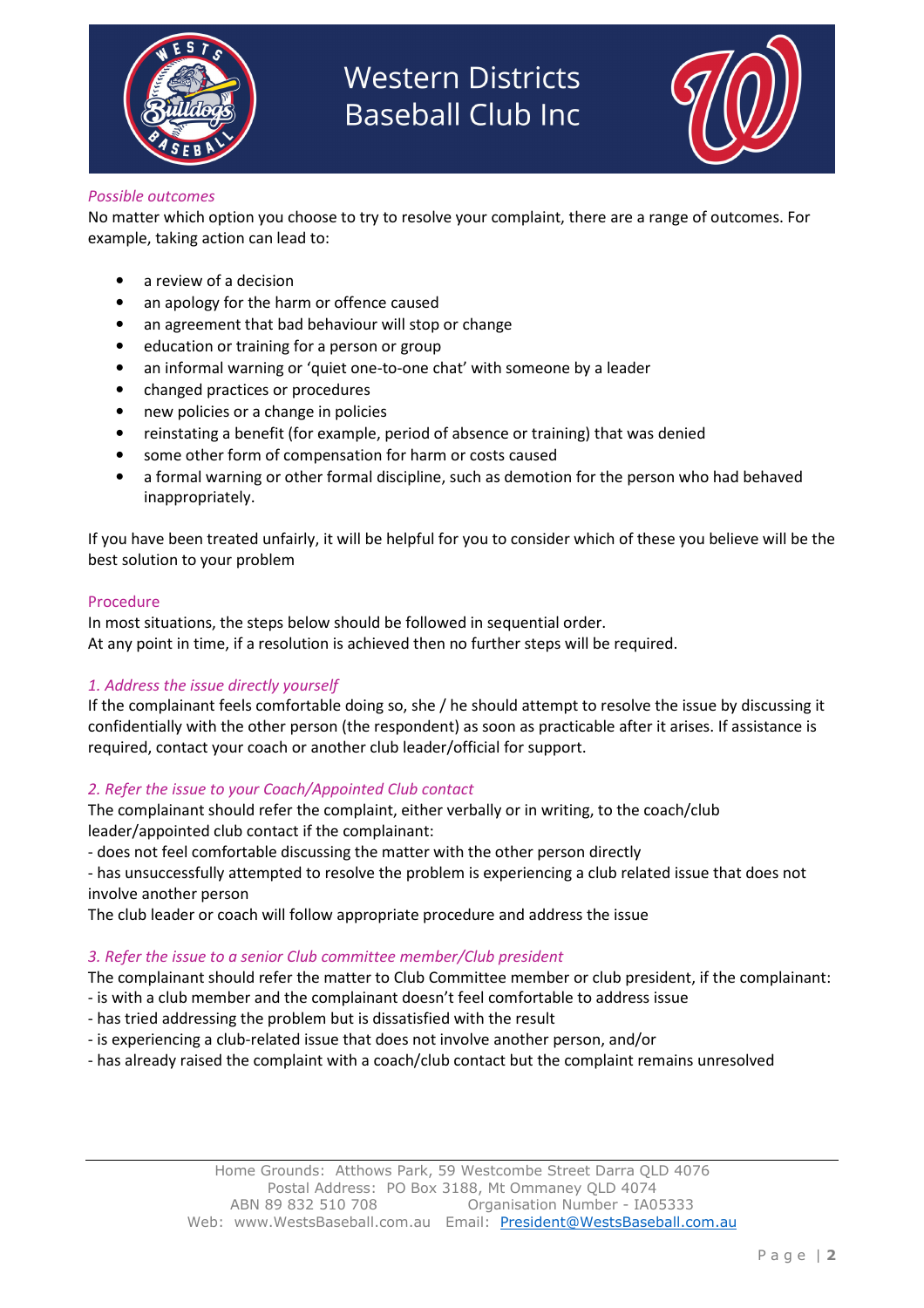



# 4. Investigation

The investigation process is two tiered; Informal and Formal

# Informal

Where a complainant has chosen informal resolution, following an informal process the sexual harassment contact will:

- inform the alleged harasser of the complaint and provide an opportunity to respond
- ensure both parties understand their rights and responsibilities under the club's policy
- if possible, mediate an outcome that is satisfactory for the complainant
- ensure that confidentiality is maintained
- follow up to ensure the behaviour does not re-occur.

### Formal

All incidents and issues that break the law and are of a serious nature will be referred to Police immediately.

If a formal investigation is requested by the complainant, or if an informal resolution fails, escalate the matter to a senior member of the club.

That person will:

- afford natural justice to all involved
- interview all directly concerned, separately
- interview witnesses, separately
- keep records of the interviews and investigation
- ensure confidentiality and minimise disclosure
- make a determination as to whether there is sufficient evidence that a reasonable person could conclude, on the balance of probabilities (i.e. it's more likely than not), that an incident/incidents of harassment has occurred
- in such a case, determine appropriate action, which may include a change of duties for the harasser, change to club participation or, where the incidents were frequent and/or severe, dismissal
- where it cannot be determined by the required test, that an incident/incidents of harassment has occurred, take action to ensure the proper functioning of the club and safety of club members; but these actions should not prejudice any party. They will also continue to closely monitor the situation and provide retraining where required
- check to ensure the action meets the needs of the complainant and club

It may be necessary to bring in outside parties to assist with the investigation and to determine appropriate courses of action. If it is necessary to do so, contact

- Queensland Baseball
- Baseball Australia